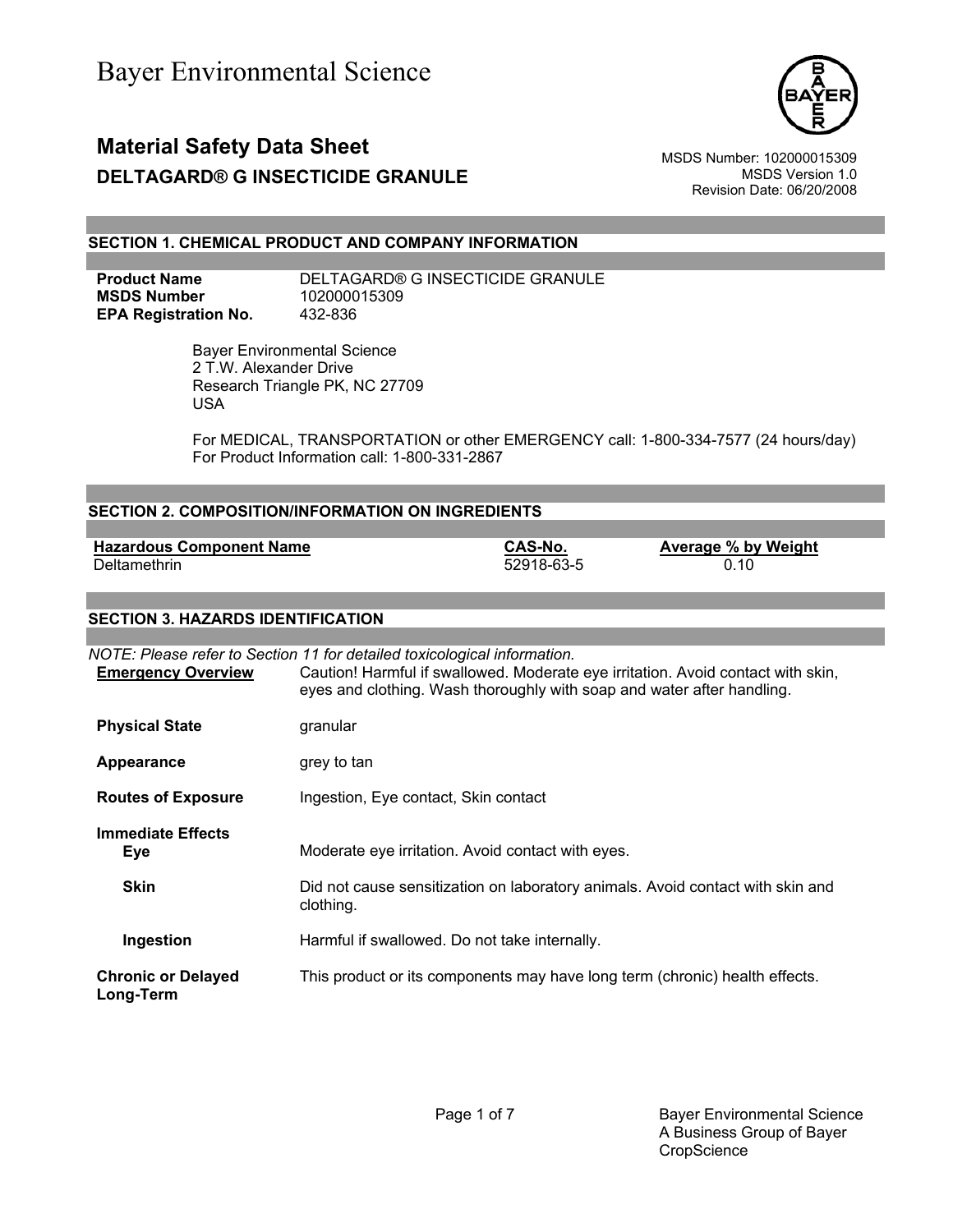

# **Material Safety Data Sheet**<br>DELTAGARD® G INSECTICIDE GRANULE MSDS Number: 102000015309 **DELTAGARD® G INSECTICIDE GRANULE**

**Potential Environmental**  Extremely toxic to fish and aquatic invertebrates. **Effect**

| <b>SECTION 4. FIRST AID MEASURES</b>          |                                                                                                                                                                                                                                                                                                        |  |
|-----------------------------------------------|--------------------------------------------------------------------------------------------------------------------------------------------------------------------------------------------------------------------------------------------------------------------------------------------------------|--|
|                                               |                                                                                                                                                                                                                                                                                                        |  |
| General                                       | When possible, have the product container or label with you when calling a<br>poison control center or doctor or going for treatment.                                                                                                                                                                  |  |
| Eye                                           | Hold eye open and rinse slowly and gently with water for 15-20 minutes.<br>Remove contact lenses, if present, after the first 5 minutes, then continue rinsing<br>eye. Call a physician or poison control center immediately.                                                                          |  |
| <b>Skin</b>                                   | Take off contaminated clothing and shoes immediately. Wash off immediately<br>with plenty of water for at least 15 minutes. Call a physician or poison control<br>center immediately.                                                                                                                  |  |
| Ingestion                                     | Call a physician or poison control center immediately. Rinse out mouth and give<br>water in small sips to drink. DO NOT induce vomiting unless directed to do so by<br>a physician or poison control center. Never give anything by mouth to an<br>unconscious person. Do not leave victim unattended. |  |
| <b>Inhalation</b>                             | Move to fresh air. If person is not breathing, call 911 or an ambulance, then give<br>artificial respiration, preferably mouth-to-mouth if possible. Call a physician or<br>poison control center immediately.                                                                                         |  |
| <b>Notes to Physician</b><br><b>Treatment</b> | There is no specific antidote. Appropriate supportive and symptomatic treatment<br>as indicated by the patient's condition is recommended.                                                                                                                                                             |  |

|  |  | <b>SECTION 5. FIRE FIGHTING MEASURES</b> |
|--|--|------------------------------------------|
|  |  |                                          |

| <b>Flash point</b>                          | not applicable                                                                                                                                                     |
|---------------------------------------------|--------------------------------------------------------------------------------------------------------------------------------------------------------------------|
| <b>Suitable Extinguishing</b><br>Media      | Carbon dioxide (CO2), Dry chemical, Foam, Water                                                                                                                    |
| <b>Fire Fighting</b><br><b>Instructions</b> | Keep out of smoke. Fight fire from upwind position. Evacuate personnel to safe<br>areas. Do not allow run-off from fire fighting to enter drains or water courses. |
|                                             | Firefighters should wear NIOSH approved self-contained breathing apparatus<br>and full protective clothing.                                                        |

## **SECTION 6. ACCIDENTAL RELEASE MEASURES**

| <b>Personal Precautions</b> | Keep unauthorized people away. Isolate hazard area. Avoid contact with spilled |
|-----------------------------|--------------------------------------------------------------------------------|
|                             | product or contaminated surfaces.                                              |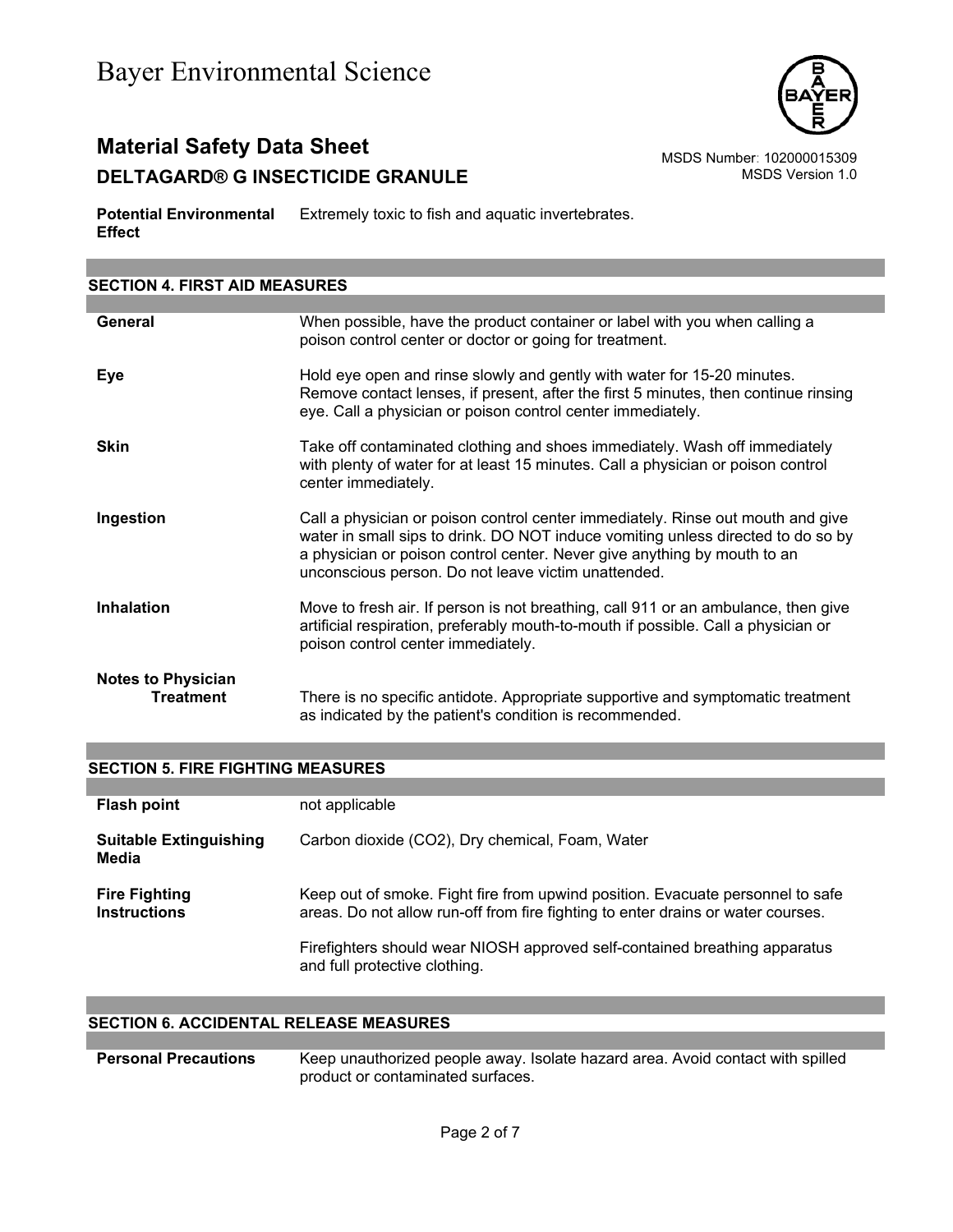

- **Methods for Cleaning Up** Clean contaminated floors and objects thoroughly, observing environmental regulations. Collect and transfer the product into a properly labelled and tightly closed container. Decontaminate tools and equipment following cleanup. Contaminated soil may have to be removed and disposed.
- **Additional Advice** Do not allow product to contact vegetation. Do not allow to enter soil, waterways or waste water canal. Contact Bayer for further assistance if necessary.

Information regarding safe handling, see section 7. Information regarding personal protective equipment, see section 8. Information regarding waste disposal, see section 13.

## **SECTION 7. HANDLING AND STORAGE**

| <b>Handling Procedures</b>                    | Handle and open container in a manner as to prevent spillage. Maintain<br>exposure levels below the exposure limit through the use of general and local<br>exhaust ventilation.                                                        |
|-----------------------------------------------|----------------------------------------------------------------------------------------------------------------------------------------------------------------------------------------------------------------------------------------|
| <b>Storing Procedures</b>                     | Store in original container. Store in a cool, dry place and in such a manner as to<br>prevent cross contamination with other pesticides, fertilizers, food, and feed.                                                                  |
| Work/Hygienic<br><b>Procedures</b>            | Handle in accordance with good industrial hygiene and safety practice. Wash<br>hands thoroughly with soap and water after handling and before eating, drinking,<br>chewing gum, using tobacco, using the toilet or applying cosmetics. |
|                                               | Remove soiled clothing immediately and clean thoroughly before using again.<br>Wash thoroughly and put on clean clothing.                                                                                                              |
| <b>Min/Max Storage</b><br><b>Temperatures</b> | no data available                                                                                                                                                                                                                      |

## **SECTION 8. EXPOSURE CONTROLS / PERSONAL PROTECTION**

| <b>General Protection</b>     | Train employees in safe use of the product. Follow manufacturer's instructions<br>for cleaning/maintaining PPE. If no such instructions for washables, use<br>detergent and warm/tepid water. Keep and wash PPE separately from other<br>laundry. |
|-------------------------------|---------------------------------------------------------------------------------------------------------------------------------------------------------------------------------------------------------------------------------------------------|
| <b>Eye/Face Protection</b>    | protective eyewear                                                                                                                                                                                                                                |
| <b>Hand Protection</b>        | Wear suitable gloves.                                                                                                                                                                                                                             |
| <b>Body Protection</b>        | Wear long-sleeved shirt and long pants and shoes plus socks.                                                                                                                                                                                      |
| <b>Respiratory Protection</b> | When respirators are required, select NIOSH approved equipment based on<br>actual or potential airborne concentrations and in accordance with the                                                                                                 |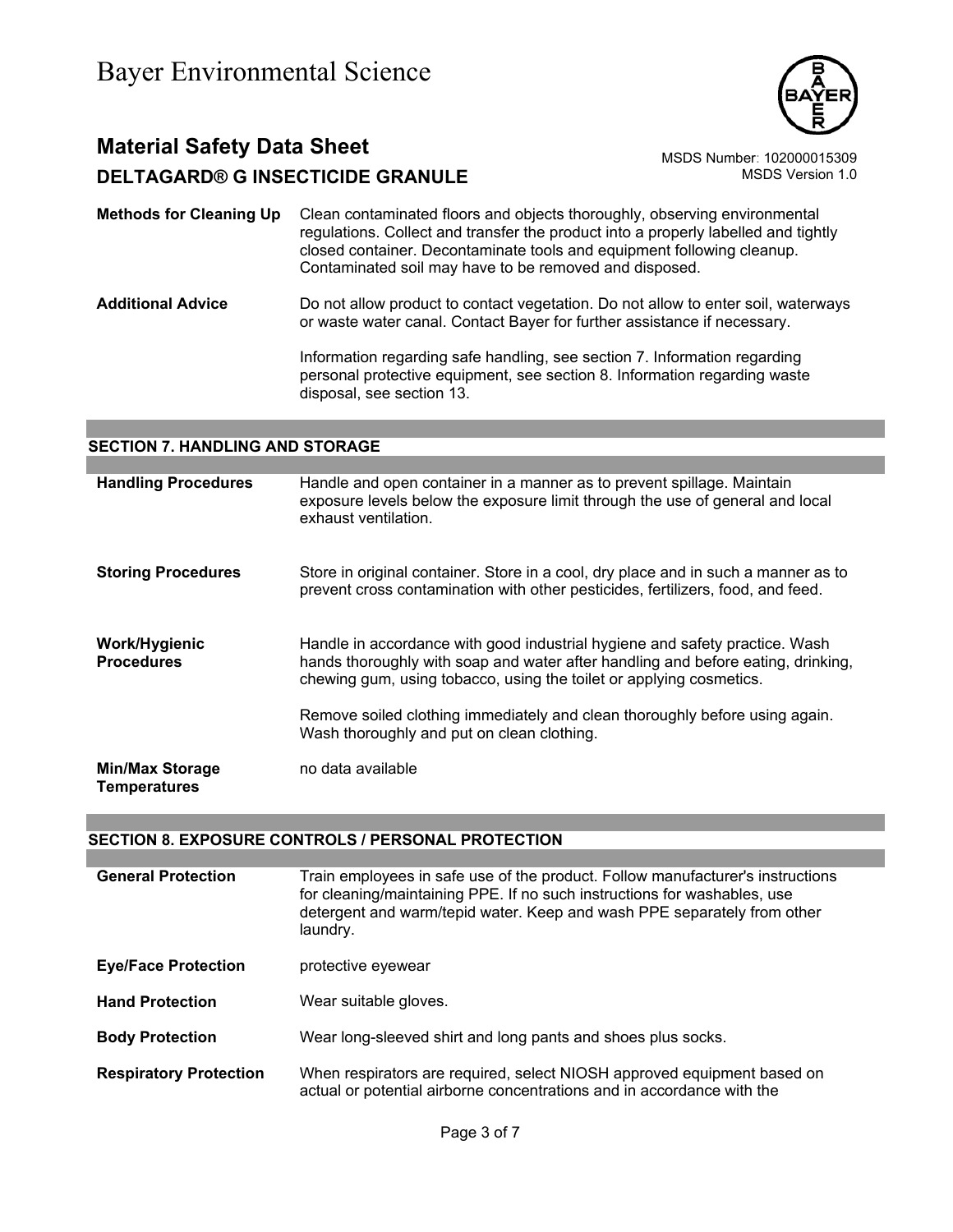appropriate regulatory standards and/or industry recommendations.

## **Exposure Limits**

| Deltamethrin | 52918-63-5 | $\sqrt{2}$ OES BCS* | $0.02$ mg/m3 |
|--------------|------------|---------------------|--------------|
|              |            |                     |              |

\*OES BCS: Internal Bayer CropScience "Occupational Exposure Standard"

| <b>SECTION 9. PHYSICAL AND CHEMICAL PROPERTIES</b> |                                                                                         |
|----------------------------------------------------|-----------------------------------------------------------------------------------------|
|                                                    |                                                                                         |
| <b>Appearance</b>                                  | grey to tan                                                                             |
| <b>Physical State</b>                              | granular                                                                                |
| <b>Bulk Density</b>                                | $55 - 63$ lb/ft <sup>3</sup>                                                            |
|                                                    |                                                                                         |
| <b>SECTION 10. STABILITY AND REACTIVITY</b>        |                                                                                         |
|                                                    |                                                                                         |
| Incompatibility                                    | Strong oxidizing agents<br><b>Bases</b>                                                 |
|                                                    | chlorates<br>nitrates                                                                   |
|                                                    |                                                                                         |
| <b>Hazardous</b><br><b>Decomposition Products</b>  | Carbon monoxide                                                                         |
| <b>Hazardous Reactions</b>                         | No hazardous reactions when stored and handled according to prescribed<br>instructions. |
|                                                    | Stable under normal conditions.                                                         |

## **SECTION 11. TOXICOLOGICAL INFORMATION**

Acute toxicity studies have been bridged from a similar formulation containing a similar percentage of the active ingredient, deltamethrin. The non-acute information pertains to technical-grade deltamethrin.

- **Acute Oral Toxicity** rat: LD50: 2,613 mg/kg
- **Acute Dermal Toxicity** rabbit: LD50: > 5,000 mg/kg
- **Skin Irritation** rabbit: No skin irritation.
- **Eye Irritation Eye Irritation** rabbit: Moderate eye irritation.
- **Sensitization guinea pig: Non-sensitizing.**
- **Chronic Toxicity** Deltamethrin caused neurobehavioral effects (e.g., tremors) in chronic toxicity

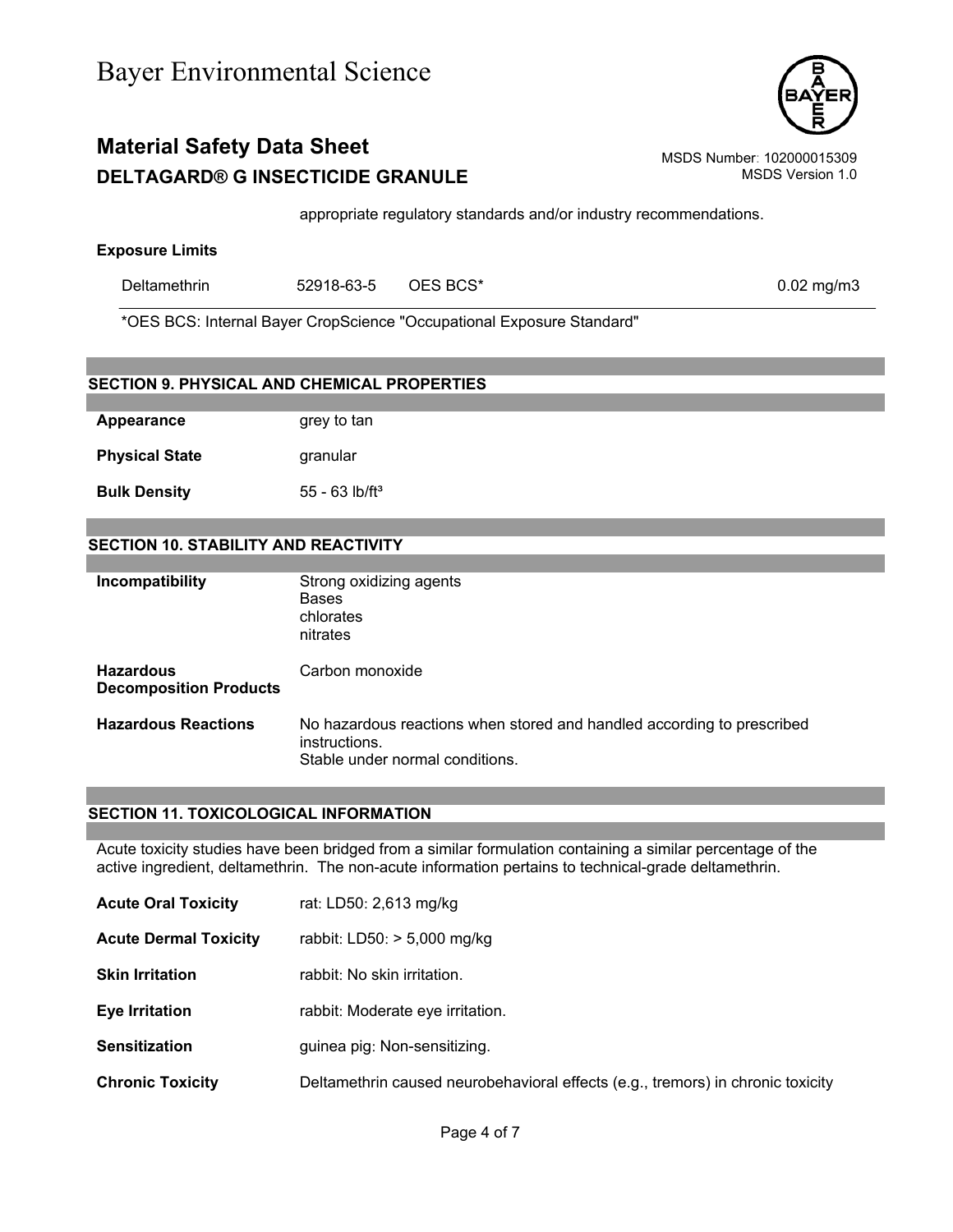

# **Material Safety Data Sheet**<br>**DELTAGARD® G INSECTICIDE GRANLILE** MSDS Number: 102000015309<br>MSDS Version 1.0 **DELTAGARD® G INSECTICIDE GRANULE**

studies in rats and dogs.

## **Assessment Carcinogenicity**

Deltamethrin was not carcinogenic in lifetime feeding studies in rats and mice.

| <b>ACGIH</b><br>None.<br><b>NTP</b><br>None.<br><b>IARC</b><br>Deltamethrin<br><b>OSHA</b><br>None. | 52918-63-5<br>Overall evaluation: 3                                                                                                                                                                                                                                                                                                        |
|-----------------------------------------------------------------------------------------------------|--------------------------------------------------------------------------------------------------------------------------------------------------------------------------------------------------------------------------------------------------------------------------------------------------------------------------------------------|
| <b>Reproductive &amp;</b><br><b>Developmental Toxicity</b>                                          | REPRODUCTION: Deltamethrin was not a reproductive toxicant in multi-<br>generation reproduction studies in rats.                                                                                                                                                                                                                           |
|                                                                                                     | DEVELOPMENTAL TOXICITY: Deltamethrin was not a primary developmental<br>toxicant in developmental toxicity studies in rats and rabbits. Developmental<br>effects (e.g., delayed ossifications) were observed in rabbits at the high-dose but<br>were considered secondary to maternal toxicity.                                            |
| <b>Neurotoxicity</b>                                                                                | Deltamethrin caused neurobehavioral effects (e.g., tremors) without correlating<br>neuropathological changes in acute and subchronic neurotoxicity screening<br>studies in rats. In a developmental neurotoxicity screening study in rats,<br>developmental landmarks were delayed in male offspring at the maternally toxic<br>high-dose. |
| <b>Mutagenicity</b>                                                                                 | Deltamethrin was not mutagenic or genotoxic in a battery of in vitro and in vivo<br>tests.                                                                                                                                                                                                                                                 |

#### **SECTION 12. ECOLOGICAL INFORMATION**

| Environmental      | Do not apply directly to water, to areas where surface water is present or to  |
|--------------------|--------------------------------------------------------------------------------|
| <b>Precautions</b> | intertidal areas below the mean high water mark. Do not contaminate surface or |
|                    | ground water by cleaning equipment or disposal of wastes, including equipment  |
|                    | wash water. Do not allow to get into surface water, drains and ground water.   |

#### **SECTION 13. DISPOSAL CONSIDERATIONS**

| <b>General Disposal</b><br><b>Guidance</b> | Do not contaminate water, food, or feed by disposal. Pesticide, spray mixture or<br>rinse water that cannot be used according to label instructions may be disposed<br>of on site or at an approved waste disposal facility. Dispose in accordance with<br>all local, state/provincial and federal regulations. |
|--------------------------------------------|-----------------------------------------------------------------------------------------------------------------------------------------------------------------------------------------------------------------------------------------------------------------------------------------------------------------|
| <b>Container Disposal</b>                  | Completely empty container into application equipment, then dispose of empty<br>container in a sanitary landfill, by incineration or by other procedures approved<br>by state/provincial and local authorities. If burned, stay out of smoke.                                                                   |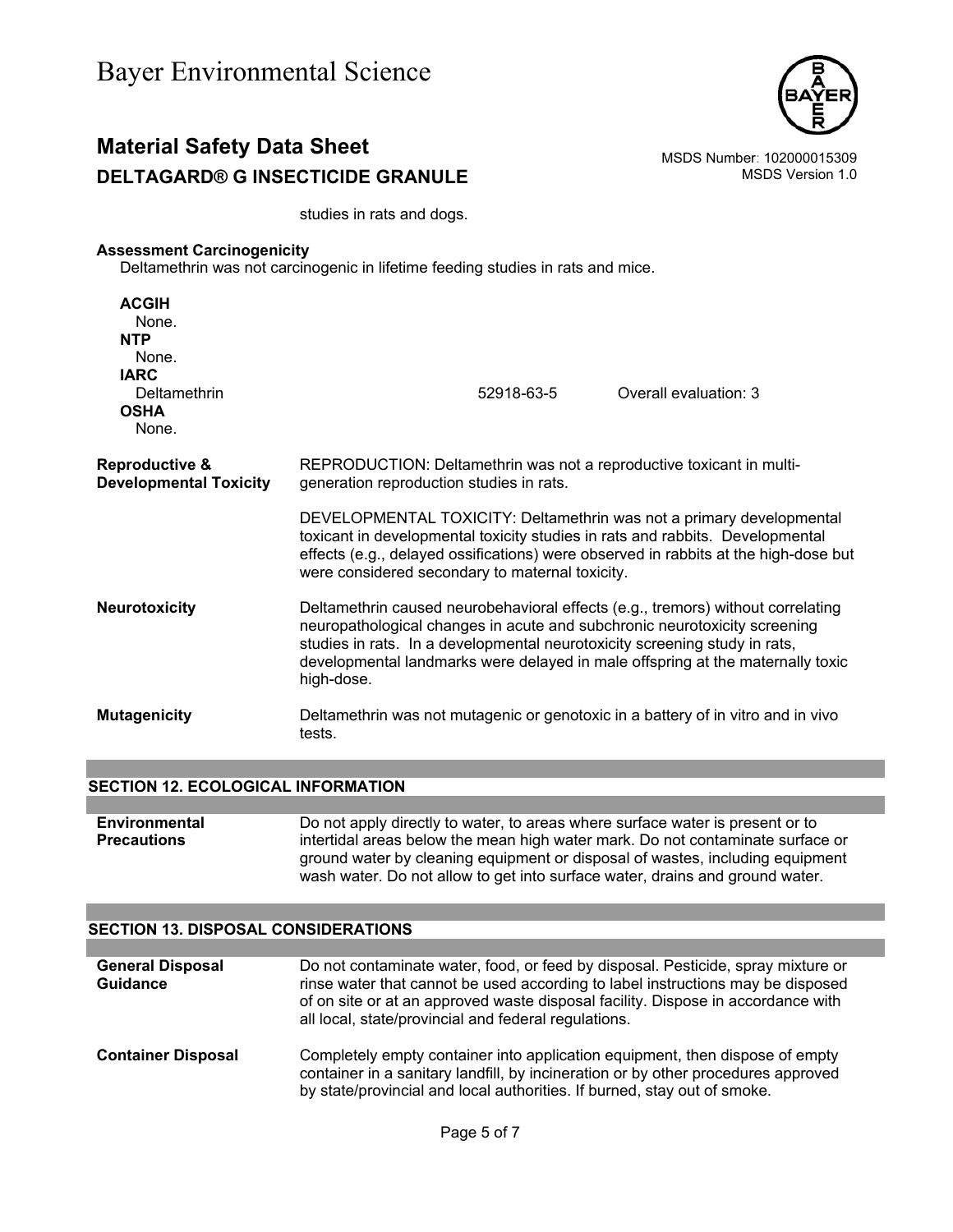

## **SECTION 14. TRANSPORT INFORMATION**

TRANSPORTATION CLASSIFICATION: Not regulated for Domestic Surface Shipment

FREIGHT TRANSPORTATION: Insecticides or Fungicides, N.O.I., other than poison

# **SECTION 15. REGULATORY INFORMATION**

**EPA Registration No.** 432-836

**US Federal Regulations**

**TSCA list**

None.

**US. Toxic Substances Control Act (TSCA) Section 12(b) Export Notification (40 CFR 707, Subpt D)** None.

**SARA Title III - Section 302 - Notification and Information**

None.

# **SARA Title III - Section 313 - Toxic Chemical Release Reporting**

# None.

**US States Regulatory Reporting**

## **CA Prop65**

This product does not contain any substances known to the State of California to cause cancer.

This product does not contain any substances known to the State of California to cause reproductive harm.

#### **US State Right-To-Know Ingredients**

None.

## **Canadian Regulations**

**Canadian Domestic Substance List**  None.

#### **Environmental**

**CERCLA** 

None.

**Clean Water Section 307 Priority Pollutants** 

None.

**Safe Drinking Water Act Maximum Contaminant Levels** 

None.